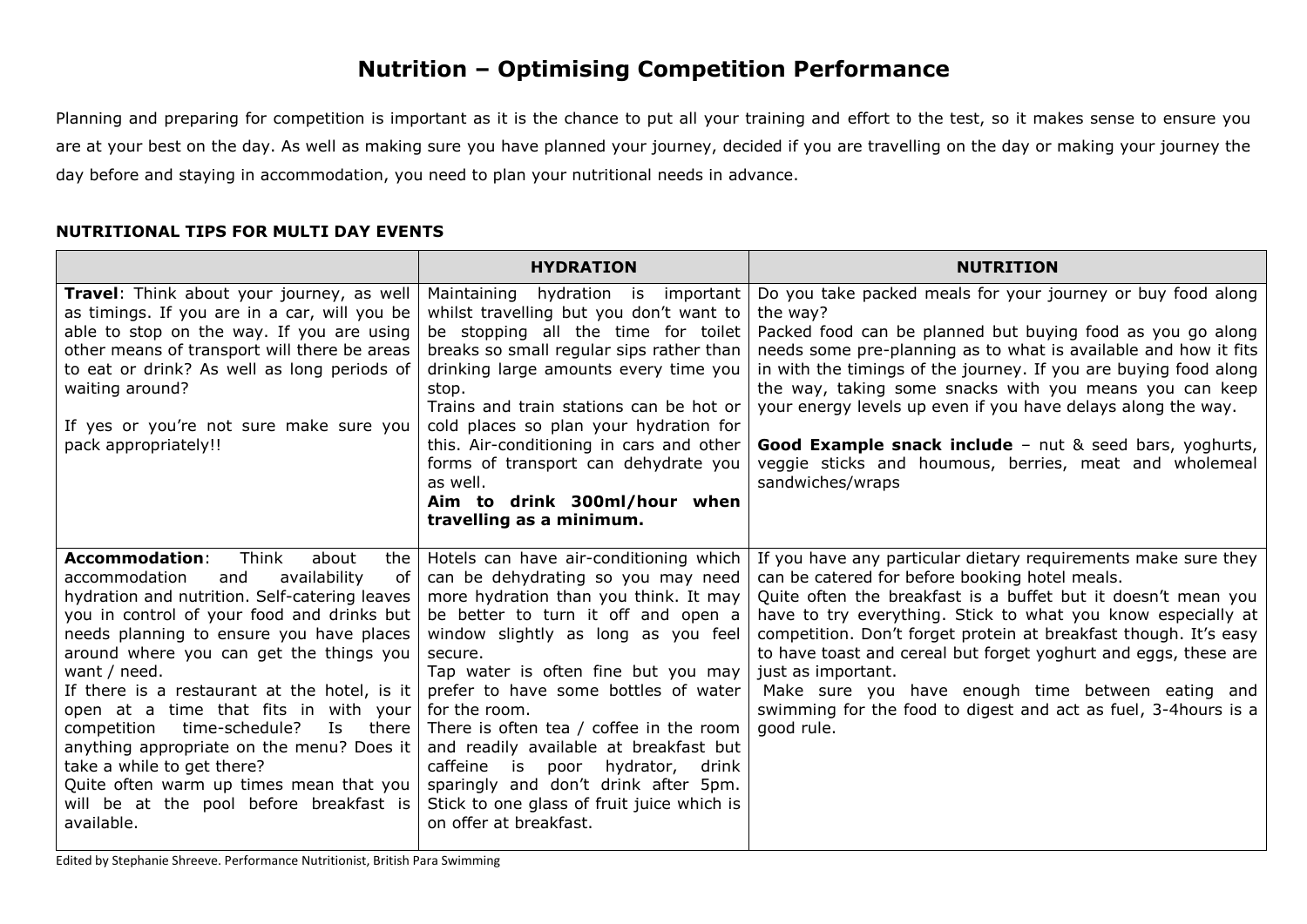| Time between heats:<br>As well keeping loose, this is a crucial time<br>for keeping energy levels at the right level<br>so have the right things in your bag, readily<br>available to help you.                    | Pools can be warm and humid so you<br>will dehydrate faster than you feel.<br>Keeping a drinks bottle with you will<br>allow you to sip regularly. Don't rely<br>only on Sports Drinks. You will require<br>some electrolytes to replace those lost<br>through sweating, so low sugar Sports<br>Drinks have their place but water or<br>weak squash will also keep you<br>hydrated.                 | Snacks can help keep your energy levels constant. Lots of<br>sugary sweets will only make your sugar levels fluctuate<br>throughout the day. Look to have snacks which are easily<br>stored in your bag but aren't just high sugar.<br>Seed and nut cereal bars, nuts and fruit, beef jerky, or<br>wholemeal sandwiches if long times between races.                                                                                                                                                                                                                                                                                                        |
|--------------------------------------------------------------------------------------------------------------------------------------------------------------------------------------------------------------------|-----------------------------------------------------------------------------------------------------------------------------------------------------------------------------------------------------------------------------------------------------------------------------------------------------------------------------------------------------------------------------------------------------|-------------------------------------------------------------------------------------------------------------------------------------------------------------------------------------------------------------------------------------------------------------------------------------------------------------------------------------------------------------------------------------------------------------------------------------------------------------------------------------------------------------------------------------------------------------------------------------------------------------------------------------------------------------|
| <b>Interval between heats and finals:</b><br>This varies in time depending on the<br>competition and the timing is crucial to<br>deciding on what you eat, to ensure you<br>have time for the food to be digested. | Meal in-between heads and finals will<br>usually be within 3 hours post heats<br>with plenty of time (3-4hours) before<br>you finals. Ensure that you hydrate<br>with your meals, including fluids with<br>them. However, be aware of meal deals<br>as they will often include fizzy drinks<br>which are often high in sugar and<br>carbonated drinks won't help you<br>perform well in the finals! | The duration of the interval can dictate what you are able to<br>eat.<br>1 hour: Would mean that a small amount of carbohydrate such<br>as a small amount of pasta, a filled bagel with some peanut<br>butter or a sandwich may be good choices as they are easily<br>prepared and ingested. This timing will make the meal a<br>slightly larger snack really, so smaller snacks such cereal bars<br>may be beneficial throughout the final swimming session.<br>2 - 4 hours: This gives greater time to recovery for the finals                                                                                                                            |
|                                                                                                                                                                                                                    | Carbs<br>Protein<br><b>Veggies</b>                                                                                                                                                                                                                                                                                                                                                                  | session.<br>Carbohydrate is an element of this meal and again pasta is not<br>the only option. Choices can include, baked potatoes with<br>various fillings, cous cous, bagels and fruit such as bananas.<br>However don't just have carbohydrate based meals. Protein<br>and vegetables are key for recovery and should be included in<br>this meal (*see diagram).<br>Eat foods that suit you, such as making you feel full but not<br>bloated and doesn't upset your stomach. Plan in advance as<br>competitions are not the place to experiment. Use key set<br>training nights or time trials to experiment on so you know<br>what works best for you. |